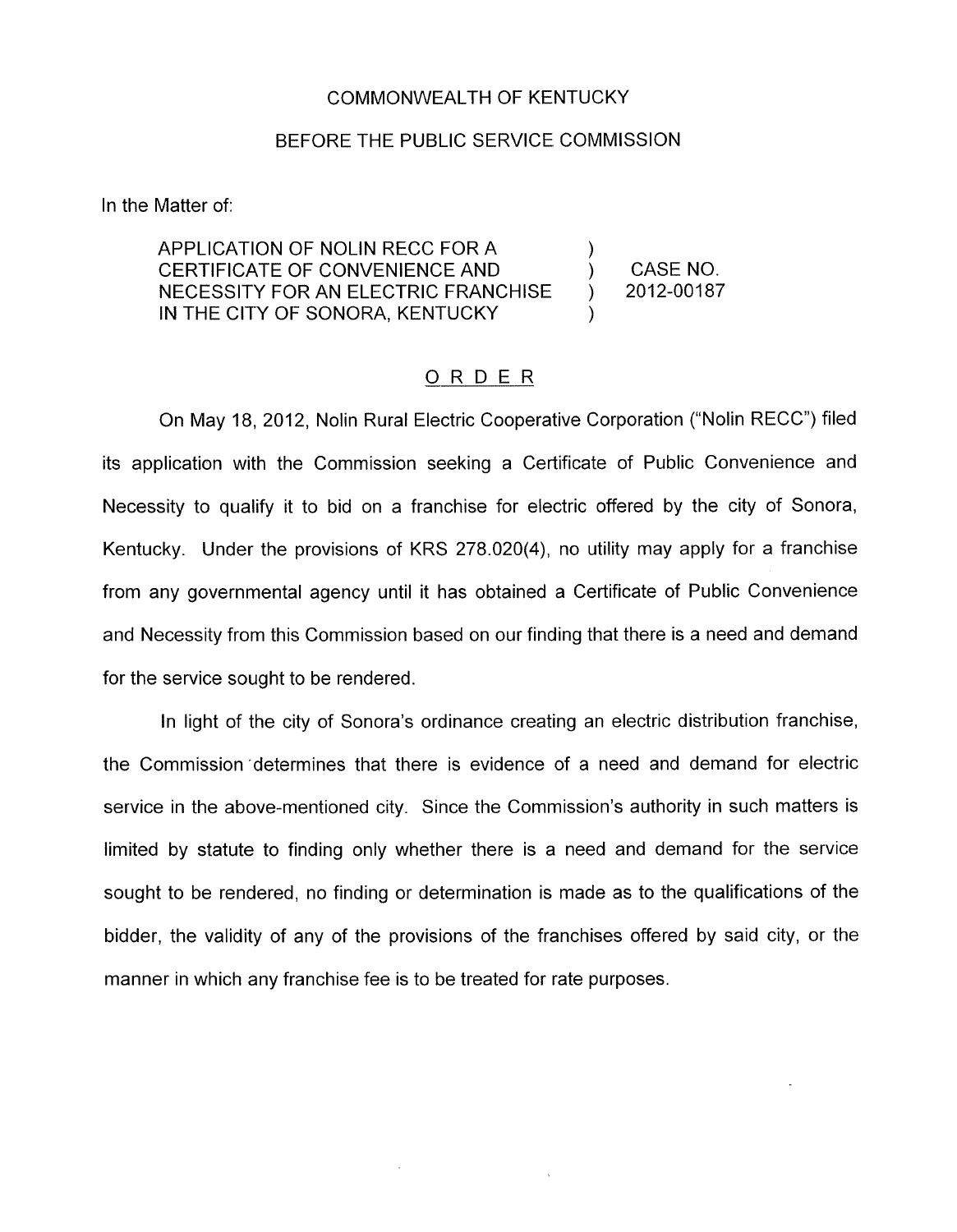IT IS THEREFORE ORDERED that:

1. Nolin RECC is granted a Certificate of Public Convenience and Necessity that authorizes it to bid on a franchise for electric service offered by the city of Sonora, Kentucky.

2. Nolin RECC, if it becomes the successful bidder, shall file two copies of the franchise agreement with the Commission's tariff branch.

**3.** This Order shall not be construed as granting a Certificate of Public Convenience and Necessity to construct utility facilities in said city.

By the Commission



*d* Director

Case No. 2012-00187